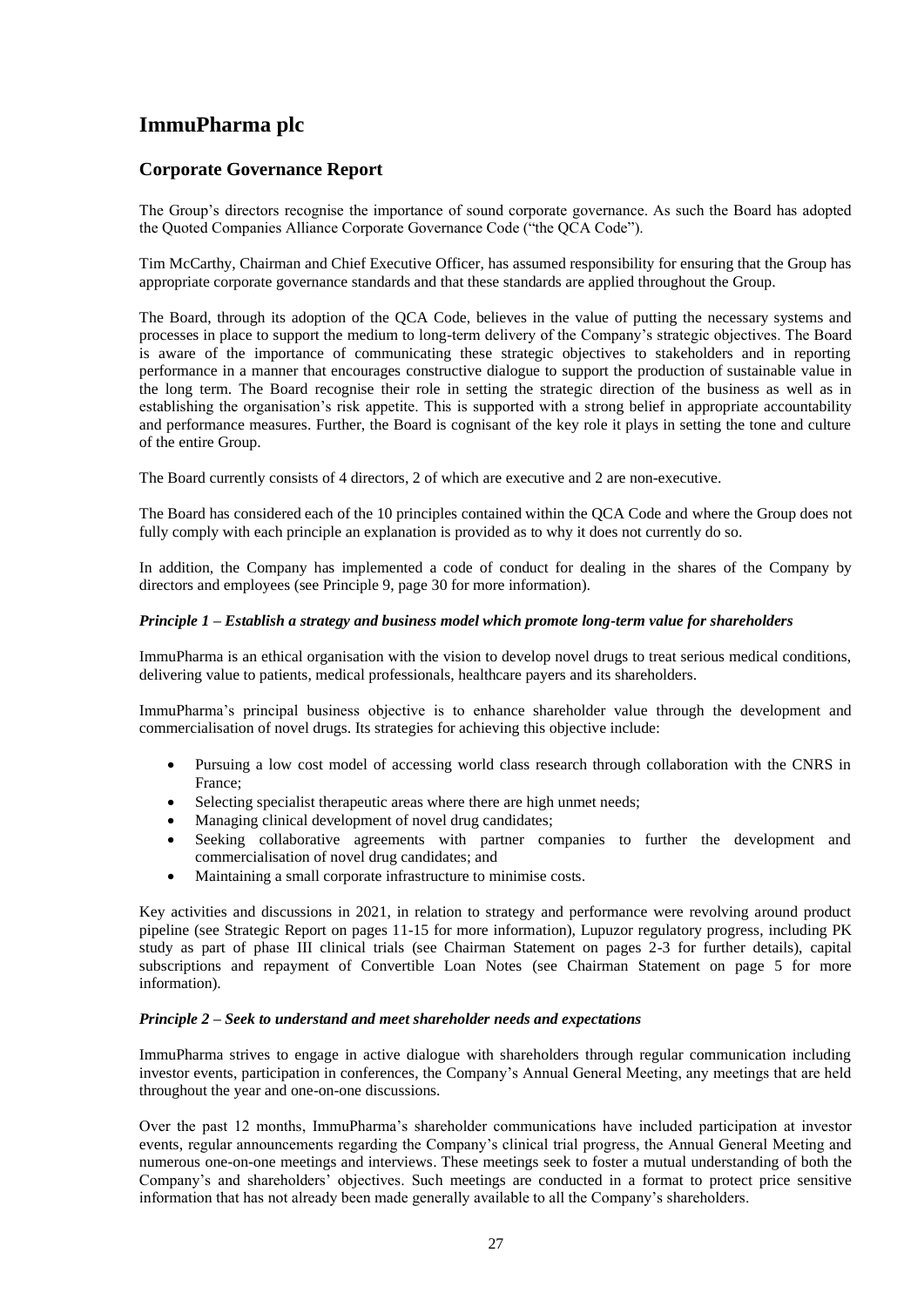## **Corporate Governance Report (continued)**

Similar guidelines also apply to other communications between the Company and other parties, such as financial analysts, brokers and the media.

In addition, the Board is provided with market summary reports which detail share price and share register movements.

All members of the Board are scheduled to attend the Annual General Meeting. Notice of the Meeting is dispatched to shareholders at least 21 working days before the Meeting. The information sent to shareholders includes a summary of the business to be covered, with a separate resolution prepared for each substantive matter.

Due to Covid-19 disruptions and as per UK government guidance on public gatherings restrictions, in 2021 the Company AGM was held with the minimum attendance required to form a quorum. In order to ensure that shareholders were able to follow the proceedings of the AGM, the Company provided a live broadcast of the AGM through the Investor Meet Company ("IMC") platform. Shareholders were invited to submit written questions for the Board to answer either in advance or during the AGM itself. The votes were submitted via proxies ahead of the AGM and its results were announced to the London Stock Exchange and displayed on the Company's website.

#### *Principle 3 – Take into account wider stakeholder and social responsibilities and their implications for longterm success.*

The Board recognises the importance of its wider stakeholders – employees, contractors, suppliers, regulators and advisors – to its long-term success. The Board has established expectations that these key resources and relationships are valued and monitored. In particular, the Company's business model of outsourcing clinical trials requires reliable dialogue with contractors to ensure the success pursuit of long-term strategic objectives. Furthermore, the Board actively seek to engage regularly with our corporate advisers to ensure proactive communication regarding the Company's activities. In doing so, the Company is able to take any feedback into account and adjust its actions accordingly to ensure it stays focused on long-term performance.

The Board recognises that the Company operates within the wider pharmaceutical industry and strives to remain alert to developments in a wider industry/society context. See stakeholder engagement within Strategic Report for further details on the pages 33-34.

### *Principle 4 – Embed effective risk management, considering both opportunities and threats, throughout the organisation*

ImmuPharma operates within a complex business environment and an industry that is fundamentally driven by regulatory processes. The Board has set out its understanding of the principal risks and uncertainties in its Strategic Report and regularly reviews its strategies for minimising any adverse impact to the Company or its investors.

Risk assessment is a priority for the Board. The major risks to the business are laid out in detail in the Company's Strategic Report on pages 17 - 21. They concern mainly the control and timely progress of clinical trials and the obtaining of regulatory approval and profitable agreements with other parties, with adequate financial resources to achieve these objectives.

Where a material new risk or opportunity is identified, or an existing risk escalates, the Board will communicate and meet outside of the regular Board meetings to ensure the required actions are taken and are effective.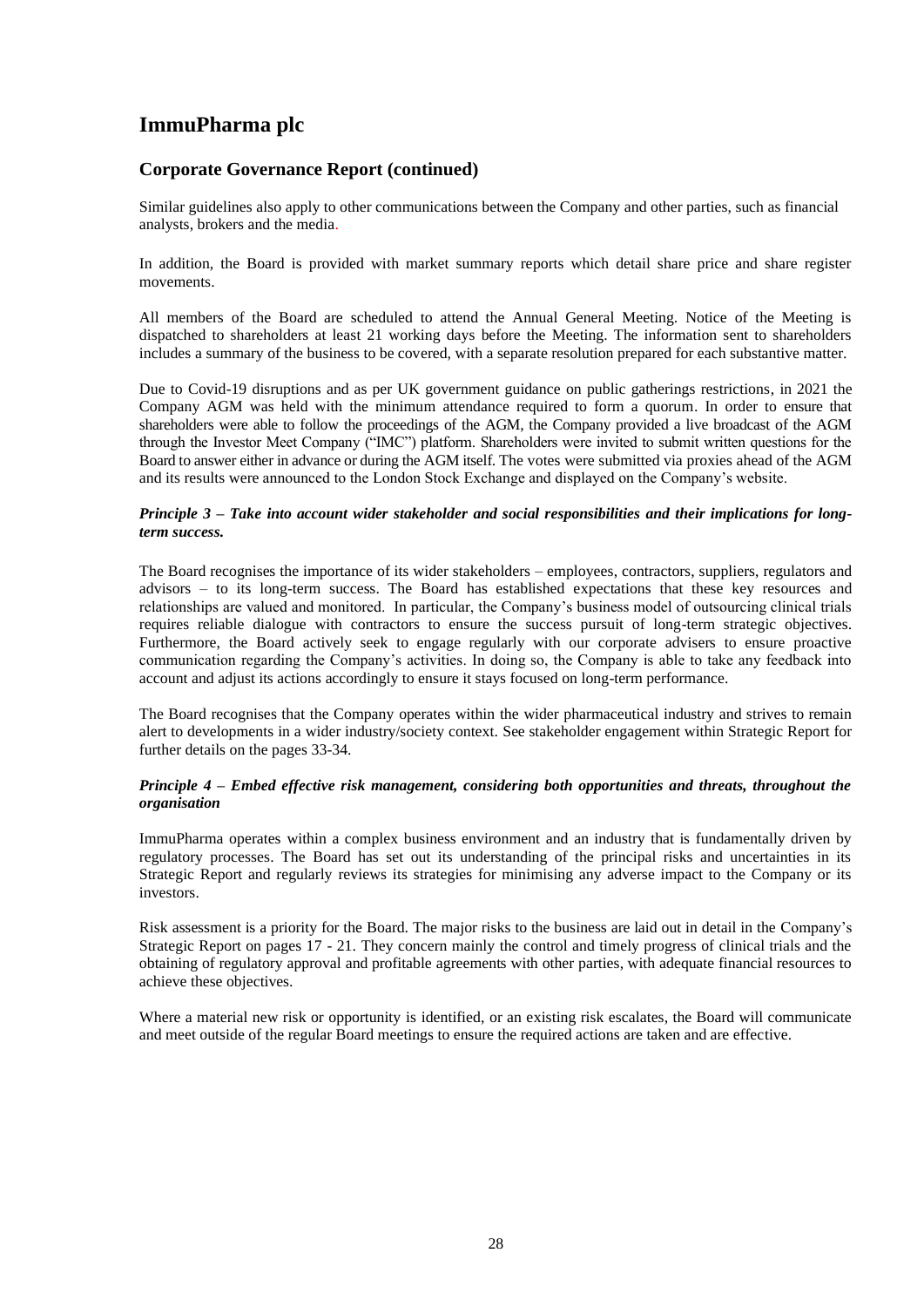## **Corporate Governance Report (continued)**

### *Principle 5 – Maintain the board as a well-functioning, balanced team led by the Chairman*

The Board members have a collective responsibility and legal obligation to promote the interests of the company.

In the table below, details of the Board of Directors are summarised:

| Name           | Title                                                           | Independent  | <b>Committee Memberships</b> |
|----------------|-----------------------------------------------------------------|--------------|------------------------------|
| Tim McCarthy   | Chief Executive Officer and<br>Chairman                         |              |                              |
| Tim Franklin   | <b>Chief Operational Officer</b>                                |              |                              |
| Sanjeev Pandya | Senior Non-Executive<br>Director                                | X            | Audit, Remuneration          |
| Lisa Baderoon  | <b>Head of Investor Relations</b><br>and Non-Executive Director | $\mathbf{X}$ | Audit,<br>Remuneration       |

Brief biographies of each Director are set out on pages 23 and 24. The Company believes that the skills and experience of each Director are of the appropriate mix to provide effective governance and management of the business. The Board was supported in its governance and finance responsibilities by Ewa Flynn, Chief Financial Officer and Company Secretary, who is not a Director (appointed as a Company Secretary in January 2021).

The Board is supported by a team of Scientific Collaborators, further details of which can be found on page 25.

Following major changes in the Board structure in 2021, Tim McCarthy was appointed as CEO, while maintaining the position of Chairman. The Company has initiated the process to identify a suitable person to take over as Non-Executive Chair of the Company and during this interim period Tim will continue as Chairman.

The Company also appointed its new non-executive directors, taken into consideration their independency and shareholders' interest. The newly appointed independent directors have considerable relevant experience to sufficiently question and hold the executive directors to account.

Each Director is required to devote as much time is required to carry out the roles and responsibilities required.

The Company has adopted the practice of requiring all directors to be subject to re-election every three years.

The executive directors are employed under service agreements requiring 12 months' notice by either party. Nonexecutive directors receive payments under appointment letters, which are terminable by three months' notice by either party.

The Board meets regularly throughout the year with all decisions concerning the direction and control of the business made by a quorum of the Board. As of 31 December 2021, the Board met 20 times with the attendance records of the directors as follows:

Tim McCarthy, Chief Executive Officer and Chairman – 20/20 Tim Franklin, Chief Operational Officer (appointed on 16 July 2021) - 7/20 Sanjeev Pandya, Senior Non-Executive Director (appointed on 29 July 2021) - 7/20 Lisa Baderoon, Head of Investor Relations and Non-Executive Director (appointed on 29 July 2021) - 7/20 Dimitri Dimitriou, Chief Executive Officer (stepped down on 29 July 2021) – 13/20 Robert Zimmer, President and Chief Scientific Officer (stepped down on 28 June 2021) – 2/20 Franco di Muzio, Senior Non-Executive Director (stepped down on 29 July 2021) – 13/20 Stephane Mery, Non-Executive Director (stepped down on 29 July 2021) – 13/20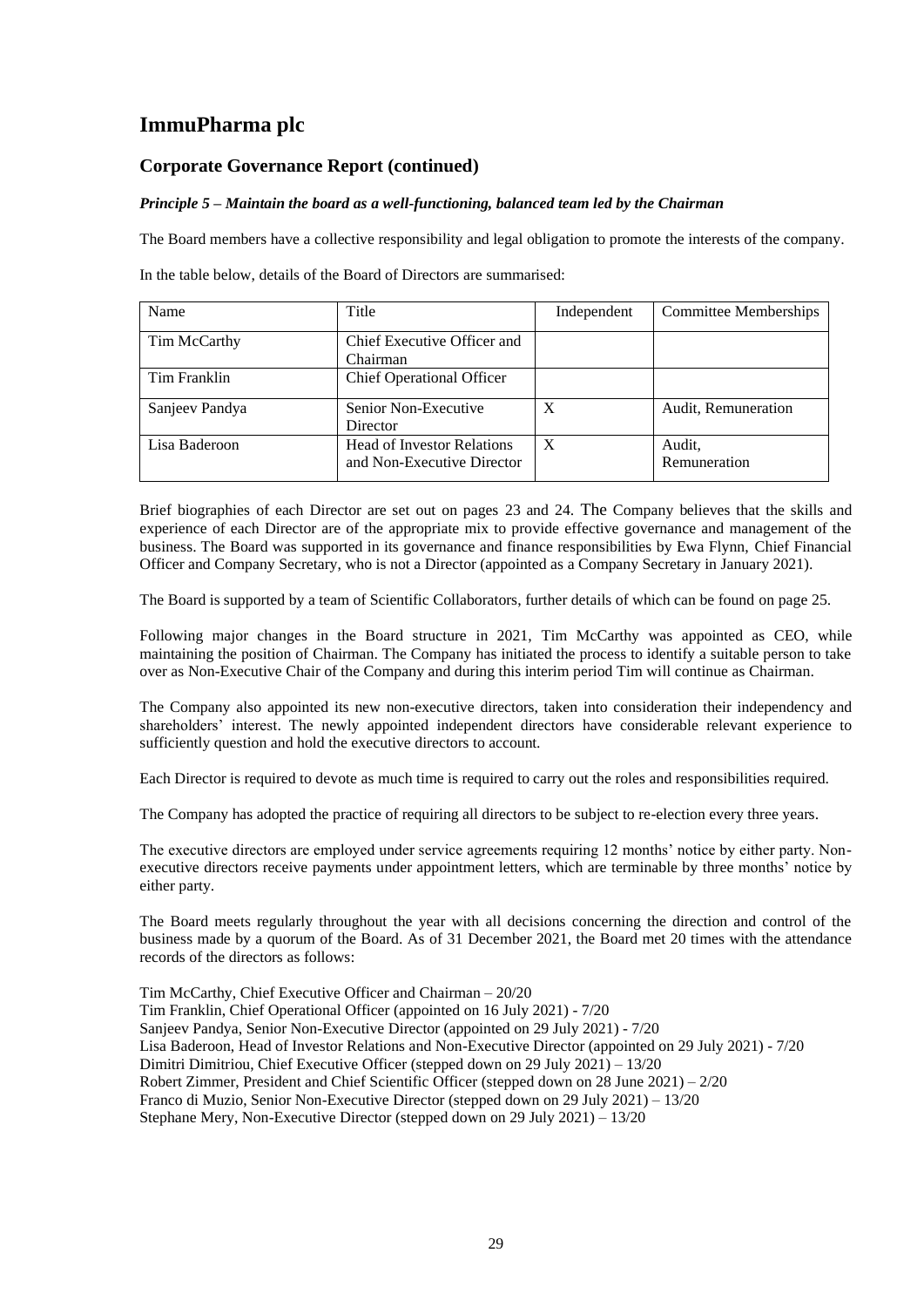## **Corporate Governance Report (continued)**

### *Principle 6 – Ensure that between them the directors have the necessary up-to-date experience, skills and capabilities*

The Board has extensive mixture of skills and experience, which enable the delivery of Group's strategy for the shareholders over the medium to long-term. These include scientific expertise, public market requirements, business acumen and financial knowledge. Please refer to Director biographies on pages 23 and 24.

### *Principle 7 – Evaluate board performance based on clear and relevant objectives, seeking continuous improvement*

Internal evaluation of the Board, the Audit Committee and Remuneration Committee as well as individual directors is undertaken on an informal basis at present. The review takes the form of peer appraisal and discussions to determine the overall effectiveness of individual directors and the Board as a whole. Specific consideration will be given to evaluating the continued independence of the Group's non-executive directors. Senior management appointments are discussed at the Board Meetings and are managed by the Chief Executive Officer and Chief Operational Officer with additional support from Non-Executive Directors where appropriate.

### *Principle 8 – Promote a corporate culture that is based on ethical values and behaviours*

The Board recognises its role in establishing and monitoring not only the strategic direction and risk appetite but also the tone and culture of the organisation. As a pharmaceutical drug development company, an ethical approach is essential. As such, the Board places great importance on the serious pursuit of therapeutic innovation and making effective use of limited resources. It applies to the directors as well as all group employees and consultants. It is a key belief of the Company and helps to define its competitive advantage in relation to its peers.

Upon joining the Company, employee has an induction meeting in relation to the Company's code of conduct and ethics. This includes example behaviours that are considered unacceptable by the Group.

### *Principle 9 – Maintain governance structures and processes that are fit for purpose and support good decisionmaking by the Board*

The Board is responsible for long-term success of the Company. There is a schedule of matters reserved for the Board that guides the Board's activities.

An Audit Committee and a Remuneration Committee have been established with formally delegated duties and responsibilities. As summarised under Principle 5, the members of both committees are the Non-Executive Directors.

### **Audit Committee**

The Audit Committee, which determines the engagement of the Company's auditors and, in consultation with them, the scope of their audit. The Audit Committee meets a minimum of two times per year. The Audit Committee receives and reviews reports from management and the auditors relating to the interim and annual financial statements and the accounting and internal control systems in use by the Company. It has unrestricted access to the auditors.

The Board and the Audit Committee review the need for an internal audit function on an annual basis and currently do not consider it necessary at this stage in the Company's development.

The directors acknowledge their responsibilities for the Group's system of internal financial controls. They have during the year ended 31 December 2021, carried out a review of internal financial controls, strengthening and updating the Company and its subsidiaries internal control policies. The Group's financial reporting arrangements are designed to provide the directors with reasonable assurance that problems are identified on a timely basis and dealt with appropriately.

In 2021 Audit Committee has deliberated two times. At these meetings the main point of discussion were annual and interim financial statements and working capital, the presentation of the annual report, audit report from Nexia Smith & Williamson, the audit fees and audit plan, updates on cash position, financial instruments and overall function of the committee and its members.